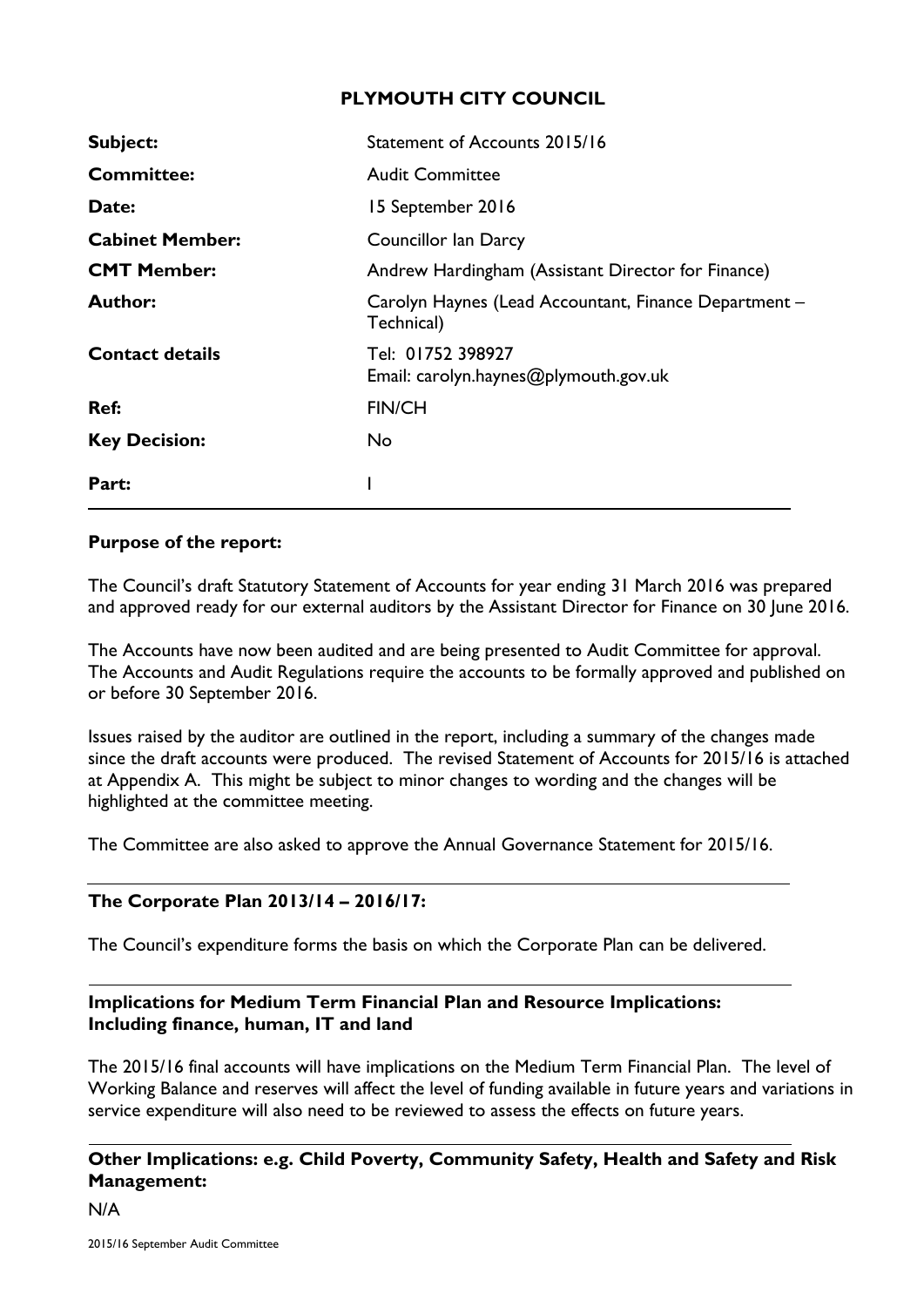### **Equality and Diversity**

Has an Equality Impact Assessment been undertaken? Not for this report as this is a statement of actual spend rather than new allocations which could impact on equality and/or diversity.

### **Recommendations and Reasons for recommended action:**

That the Audit Committee:

- 1. Note the amendments made to the Statement of Accounts for 2015/16 as agreed with the Auditor, and outlined in this report.
- 2. Approve The Statement of Accounts for 2015/16 as attached at Appendix A.
- 3. Approve the Annual Governance Statement for 2015/16 as attached at Appendix B.
- 4. The Letter of Representation attached at Appendix C is authorised and submitted to the Auditor.

#### **Alternative options considered and rejected:**

None – It is a statutory requirement to produce and approve the Statement of Accounts.

#### **Published work / information:**

[Statement](http://democracy.plymouth.gov.uk/documents/s72134/Draft%20Statement%20of%20Accounts%202015-16%20Report%20v%20ah.pdf) of Accounts 2015/16 [Report](http://democracy.plymouth.gov.uk/documents/s72134/Draft%20Statement%20of%20Accounts%202015-16%20Report%20v%20ah.pdf) to June 2016 Audit [Committee](http://democracy.plymouth.gov.uk/documents/s72134/Draft%20Statement%20of%20Accounts%202015-16%20Report%20v%20ah.pdf) [Draft](http://www.plymouth.gov.uk/2015_to_2016_draft_statement_of_accounts.pdf) (Pre Audit) [Statement](http://www.plymouth.gov.uk/2015_to_2016_draft_statement_of_accounts.pdf) of Accounts 2015/16 Annual [Governance](http://democracy.plymouth.gov.uk/documents/s72346/AGS%202015-16%20Final.pdf) Statement 2015/16 2015/16 [Financial](http://democracy.plymouth.gov.uk/documents/s72447/Financial%20Outturn%20201516%20FINAL.pdf) Outturn Report

#### **Background papers:**

| $\mathop{\mathsf{~Tite}}$ | Part | $Dr_{rr}$ II | <b>Exemption Paragraph Number</b> |  |  |  |  |  |  |  |
|---------------------------|------|--------------|-----------------------------------|--|--|--|--|--|--|--|
|                           |      |              |                                   |  |  |  |  |  |  |  |
| Not applicable            |      |              |                                   |  |  |  |  |  |  |  |
|                           |      |              |                                   |  |  |  |  |  |  |  |

#### **Sign off:**

| Fin                                                              | AKH<br>1617<br>25 | Leg | <b>DVS</b><br>26377 | Mon<br>Off | <b>DVS</b><br>26377 | Н<br>R | <b>Assets</b> |  |  |  | Strat<br>Proc |  |
|------------------------------------------------------------------|-------------------|-----|---------------------|------------|---------------------|--------|---------------|--|--|--|---------------|--|
| Originating SMT Member - Andrew Hardingham                       |                   |     |                     |            |                     |        |               |  |  |  |               |  |
| Has the Cabinet Member(s) agreed the contents of the report? Yes |                   |     |                     |            |                     |        |               |  |  |  |               |  |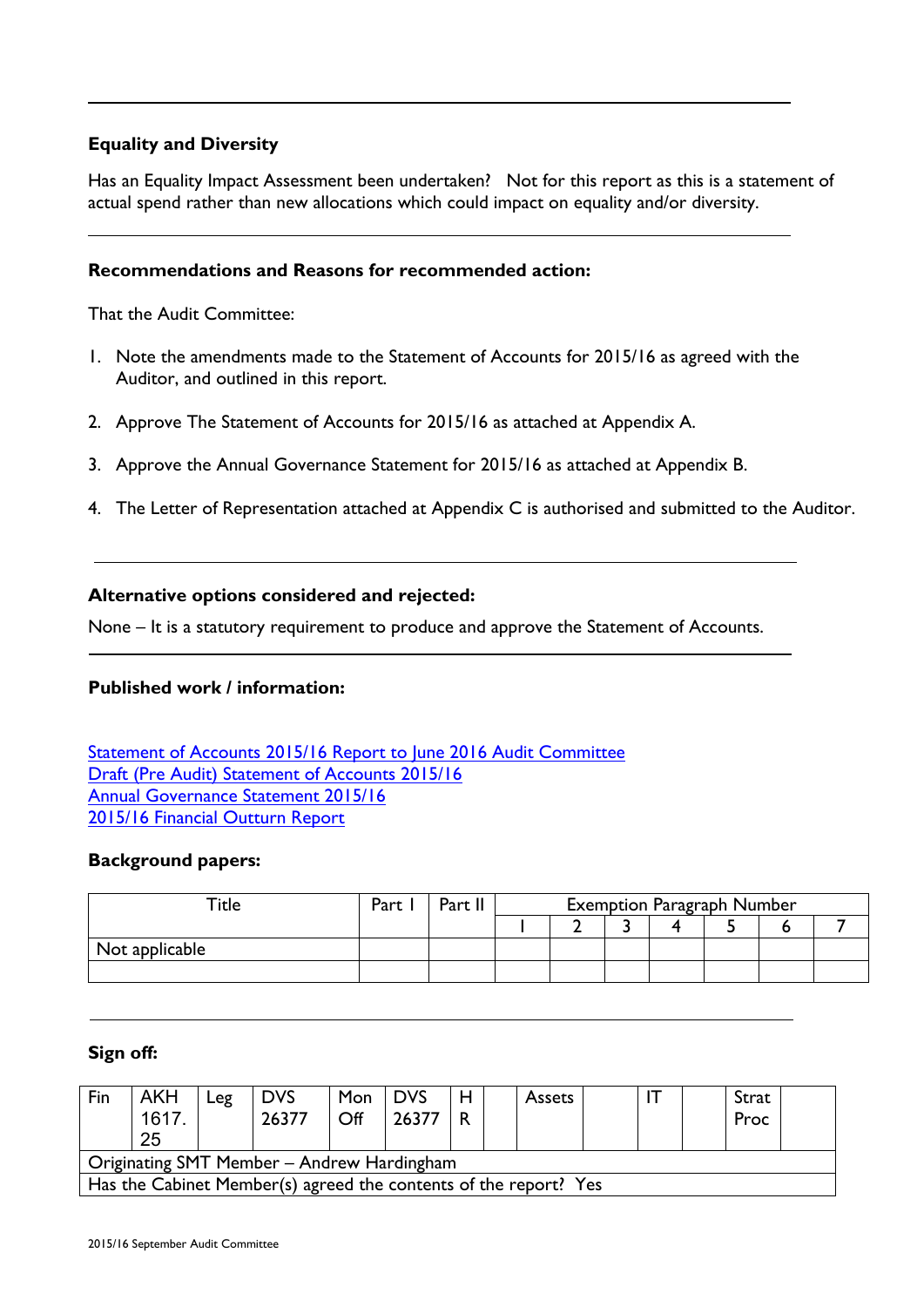### **Statement of Accounts 2015/16**

### **1. Introduction**

- 1.1 The draft Statement of Accounts 2015/16 was approved by the Assistant Director for Finance on 30 June 2016. The formal audit commenced on 13 June 2016. The External Auditor's Audit Findings Report (ISA 260 Report), including the outcome on the annual accounts audit and an action plan addressing key audit issues, is being presented to this meeting. The Accounts and Audit Regulations require the Statement of Accounts to be approved by the Council by 30 September 2016. For Plymouth, this responsibility has been delegated to the Audit Committee.
- 1.2 The Statement of Accounts for 2015/16 is attached at Appendix A.
- 1.3 The Annual Governance Statement for 2015/16 is attached at Appendix B. This was considered by Members at the 30 June Audit Committee alongside the Statement of Accounts and this is now being recommended for formal approval.
- 1.4 The Council is also required to identify and report on any post balance sheet events that have occurred since 31 March 2016. The Statement of Accounts should therefore include all relevant post balance sheet events up to and including the 15 September 2016.
- 1.5 As part of the final audit requirement, and prior to the issue of the audit certificate, the Council is required to complete and sign a formal letter of representation and submit this to the auditor. This letter may be signed by the Assistant Director for Finance and the Chair of Audit Committee and is attached at Appendix B.
- 1.6 The Accounts have been produced in line with the relevant CIPFA Codes of Practice for 2015/16. The auditor has outlined in the ISA 260 report being presented to this Committee that he is satisfied that the Accounts have been compiled in accordance with the Code of Practice on Local Authority Accounting 2015/16 (The Code).
- 1.7 This is the first year of having BDO as the Authority's external auditors and the Council Officers would like to express their thanks to BDO and the Audit staff for their help and assistance in finalising the Council's Statement of Accounts.

# **2. The 2015/16 Codes of Practice**

- 2.1 There are two main Codes of Practice relevant to the production of the Statement of Accounts which CIPFA publish on an annual basis:-
	- 2015/16 Code of Practice on Local Authority Accounting in the United Kingdom (the Code)
	- The Service Reporting Code of Practice for Local Authorities (SeRCOP)
- 2.2 The Code of Practice on Local Authority Accounting (the Code) is based on approved standards issued by the International Accounting Standards Board (IASB) and interpretations of the International Financial Reporting Committee (IFRIC) except where these are inconsistent with specific statutory requirements.
- 2.3 The key changes to the code include:
	- a) The Explanatory Foreword has been replaced by the requirement to provide a Narrative Report to accompany the financial statements. The Narrative Report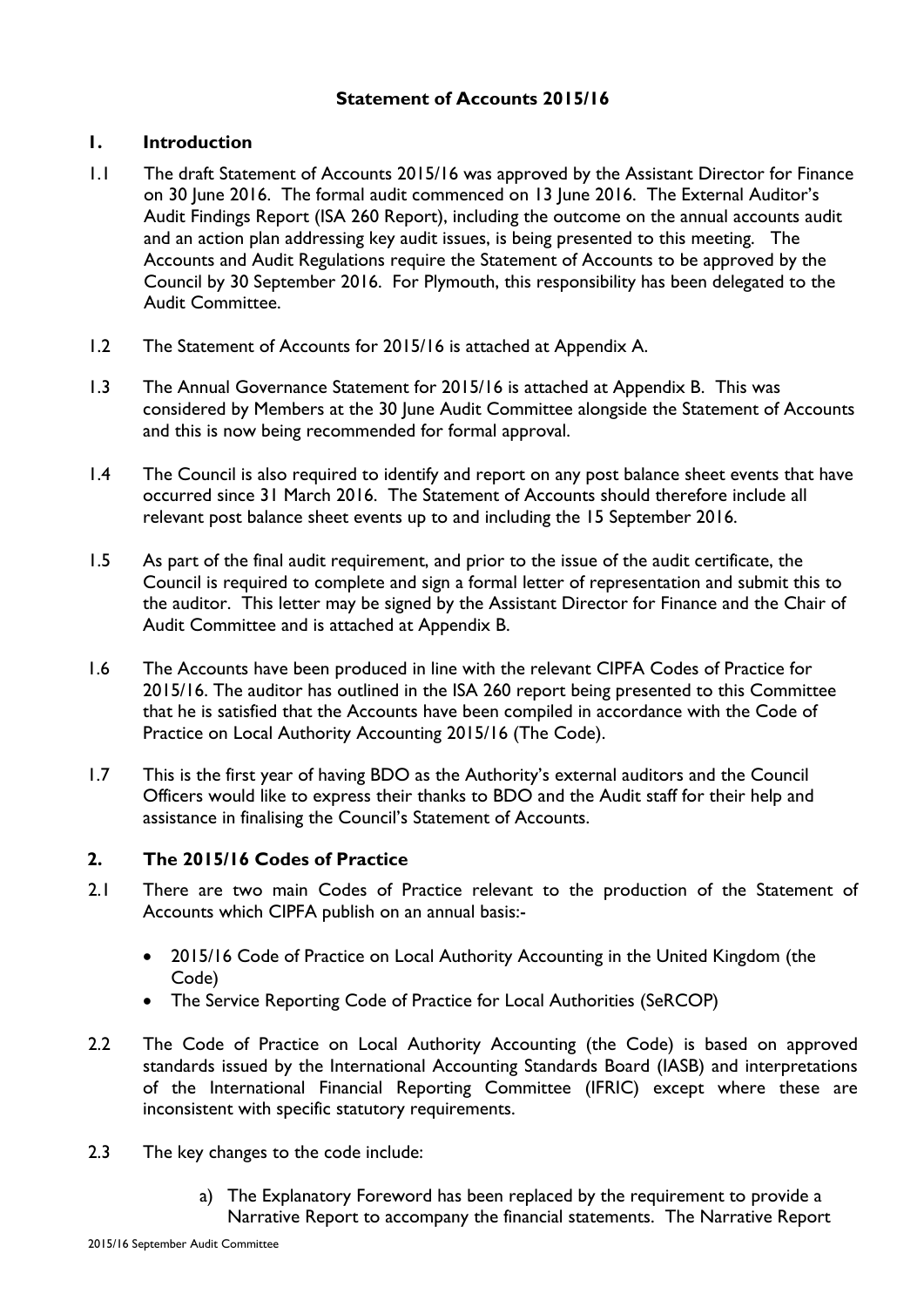should explain the more significant features of the accounts and it should be based on the information contained in the Statement of Accounts. Local Authorities should ensure that the Narrative Statement does not contain material inaccuracies or misleading statements in relation to the Statement of Accounts.

b) The concept of fair value is used throughout the Code. International Financial Reporting Standards now have a consistent definition of fair value introduced by IFRS 13 Fair Value Measurement. The measurement and disclosure requirements of the code have been applied to the Statement of Accounts for 2015/16.

### **3. Issues arising since publication of the 2015/16 draft Accounts**

- 3.1 The following paragraphs outline the relevant issues that have arisen since the publication of the draft Accounts in June.
- 3.2 Post Balance Sheet Events (PBSE)
- 3.2.1 Although the Statement of Accounts shows the financial outturn position for 2015/16 and Balance Sheet position as at 31 March 2016, the Council is required to report material events occurring after 31 March 2016.
- 3.2.2 A post Balance Sheet event disclosure note has been added to reflect the result of the referendum on the UK to leave the European Union.

### 3.3 Agreed Audit Amendments

- 3.3.1 The auditor's report outlines a number of changes that they are recommending be made to the draft 2015/16 Statement of Accounts published in June. These have been discussed and agreed with Officers, and are reflected in the final statements being presented for approval.
- 3.3.2 The Comprehensive Income and Expenditure Statement and note 17.6 on the Revaluation Reserve have been adjusted. This is a capital adjustment on the revaluation of non-current assets from a deficit of £24 million to a surplus of £30 million. The original outturn position of £40 million presented to Members on the 30 June is unchanged. However, the total figure reported has been adjusted by approximately  $£57$  million from a deficit of  $£3$  million to a surplus figure of £54 million.
	- In terms of amendments to Disclosure Notes, there were a few issues which came to light during the audit which have now been added to the statement of accounts. Details of all the changes are set out in Appendix D
- 3.3.3 Further details on the above amendments are reported in the External Auditor's report also on this agenda.

In addition, there have been a small number of grammatical and punctuation corrections to the document identified by both Officers and the Auditor, including the insertion of additional wording to provide clearer explanation of the accounts.

### **4. Looking to the year ahead - Issues for the 2016/17 Statement of Accounts**

- 4.1 Officers are looking forward to working again with BDO our External Auditors.
- 4.2 There are some challenging changes to the Code of Practice in 2016/17 and we will work with the auditors to incorporate these changes into the Statement of Accounts for 2016/17.